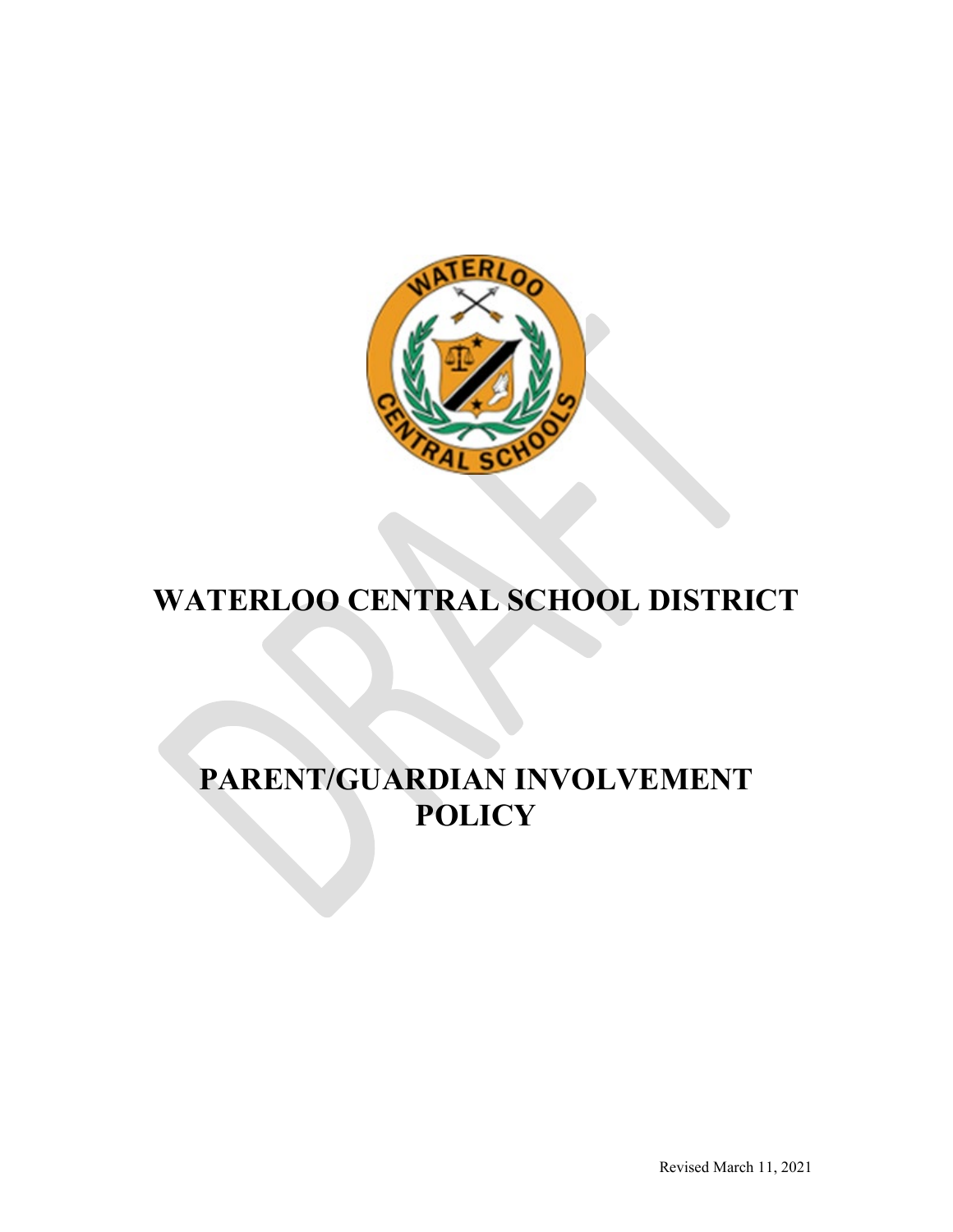## **ESSA-FUNDED PROGRAMS AND PROJECTS FUNDED BY TITLE I TITLE I PARENT/GUARDIAN INVOLVEMENT POLICY**

The Waterloo Central School District Title I schools recognize the rights of parents/guardians to be fully informed of all information relevant to their children who participate in the Title I/Intervention Programs. The Waterloo Central School District schools recognize a strong, positive connection between parental/guardian involvement and student success. The district level policy ensures parental/guardian involvement in Title I funded programs and projects through the following:

#### **Annual Title I Meeting**

Each year the district will convene a meeting to review the Parent/Guardian Involvement Policy. This meeting will include representation of parents/guardians with students receiving Title I services.

#### **Parent/Guardian School Compact**

The development and review of a Parent/Guardian School Compact outlines how parents/guardians, the entire school staff, and students share the responsibility for improved student achievement. It shows the actions by which each Title I funded schools and parents/guardians build and develop a partnership to assist students in the achievement of New York State standards.

#### **Selection/Exit of Student Participants**

All Waterloo Central School District students who score below the State Reference Point on NY State assessments or a designated level on local district assessments qualify for Title I supplemental instructional support services. In the absence of State assessments scores, administration will seek input from Intervention teachers, classroom teachers, counselors and parents/guardians to determine eligibility for Title I/Intervention services.

Students exit Title I funded programs when they score above state reference points on State assessments or have met certain levels of performance on local criteria. In the absence of State assessment scores, administration will seek input from Intervention teachers, classroom teachers, counselors and parents/guardians to determine whether Title I/Intervention services are no longer needed.

#### **Parent/Guardian Notification**

Notification of Parent/Guardians of their child's participation in the Title I/Intervention program begins with a formal letter of notification signed by the school principal or his/her designee. Letters of notification are sent when it is determined that Title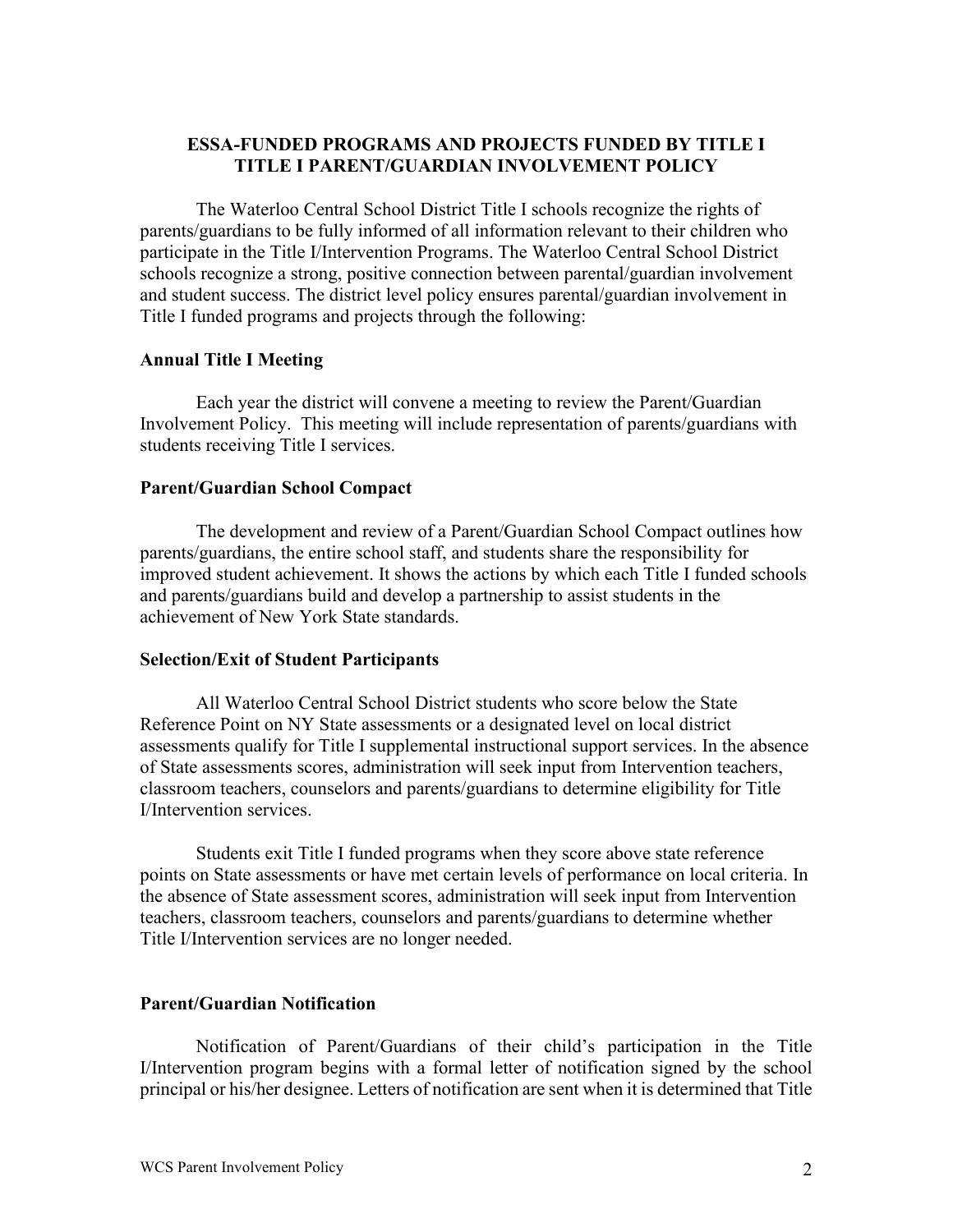I/Intervention services are needed or no longer needed. Contained in the parent/guardian notification letter are reason(s) for the child's selection to participate, objective for the services, and suggestions on how parents/guardians can assist. Further communication with parents/guardians will be done through student progress reports once each interim/marking period, and may also include parent/guardian access to the Student Management System. Monthly newsletters are sent to parents/guardians that promote at home learning by providing ideas and activities to promote literacy. Printed materials such as brochures and booklets are also available.

### **Annual Meetings**

The Title I/Intervention teachers or building administrators convene an annual parent/guardian meeting in each building during September or early October. All parents/guardians invited to attend by written invitation, announcement on the school's website, ParentSquare and/or a Connect Ed call. The annual parent/guardian meeting takes place on the evening of each building's Open House. The annual meeting may be scheduled prior to or during the officially scheduled time of the schools' Open House.

At the annual parent/guardian meeting the following are presented:

- Student selection and notification procedures.
- Delivery of Title I/Intervention services for the individual buildings.
- Specification of goals, expectations and share responsibilities of schools and parents/guardians as partners to improve student achievement.
- Ways parents/guardians can work with their children and distribution of written information including strategies, book lists, and materials for at home learning support.

## **Methods Used To Report Student Progress**

A variety of methods for providing parents/guardians with information concerning their child's progress are implemented. The following methods are used:

- Parent/Guardian-Teacher conferences K-5 twice per year/6-12 once per year, or as needed. Additional Parent/Guardian-Teacher conferences (in person, telephone, Virtual Meetings or email) when necessary.
- Individual student progress reports each interim/marking period. The reporting process may vary from building to building. Reports may be the report card done in conjunction with the classroom teacher, a separate written report, or comments on the interim/report card. Progress reporting may also occur through parent/guardian access to the Student Management System.

## **Opportunities for Parent/Guardian Involvement**

Parents/guardians of all Title I/Intervention participants are invited to attend workshops held throughout the year and they are also invited to take an active role in contributing to the building School Improvement Plan as a parent/guardian member.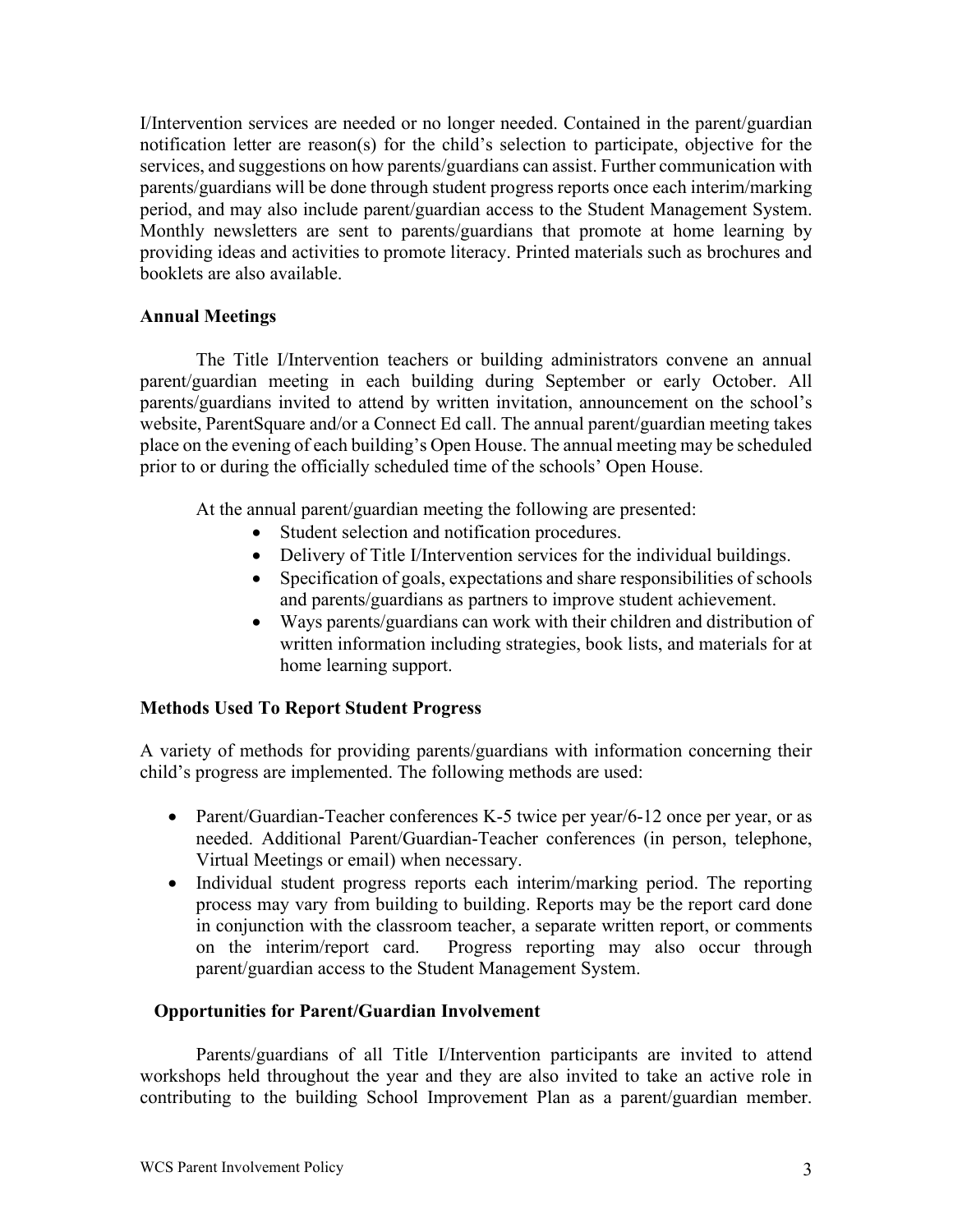Support for parent/guardian involvement activities focus on the training of parents/guardians by the teaching of strategies. This includes, but is not limited to improving comprehension, writing, and problem solving techniques.

In consultation with parents/guardians other topics and activities are chosen. All parents/guardians are invited to actively participate. For example, motivational parent/guardian-child activities are offered to parents/guardians/guardians, the parent/guardian and child can participate in a read at home program (leveled books are sent home), and parent/guardian involvement opportunities such as sessions on the integration of digital content to enhance reading, writing, and math learning through a variety of web sites are also available.

More specifically, parent/guardian involvement is encouraged through the following activities throughout the school year:

- Open House
- Building Level IST Meeting
- Parent/guardian Liaison Team/Parent/guardian Teacher Group
- Family and School Celebrations of Student Achievement
- Orientations for a variety of student transitions
- Meet the Faculty and Staff
- Field Trip Volunteers
- Special Friends
- Parent/guardian Reading Night
- Parent/guardian Speakers
- Morning Program and Get Together Time
- Author Visits
- College Application Night
- Financial Aid Night
- Extra-Curricular Parent/Guardian Involvement Meetings
- Classroom Volunteers
- District and Building Level PBIS Teams

## **STUDENT RESPONSIBILITIES**

Students are expected to cooperate with classroom teachers and staff. To be successful students must:

- Attend school regularly
- Bring required materials to class
- Complete all assigned work
- Meet standards set by the teachers
- Read on a regular basis at home
- Be attentive and on task in class
- Take pride in their work
- Maintain a positive learning attitude toward improvement
- Follow the Waterloo PRIDE Traits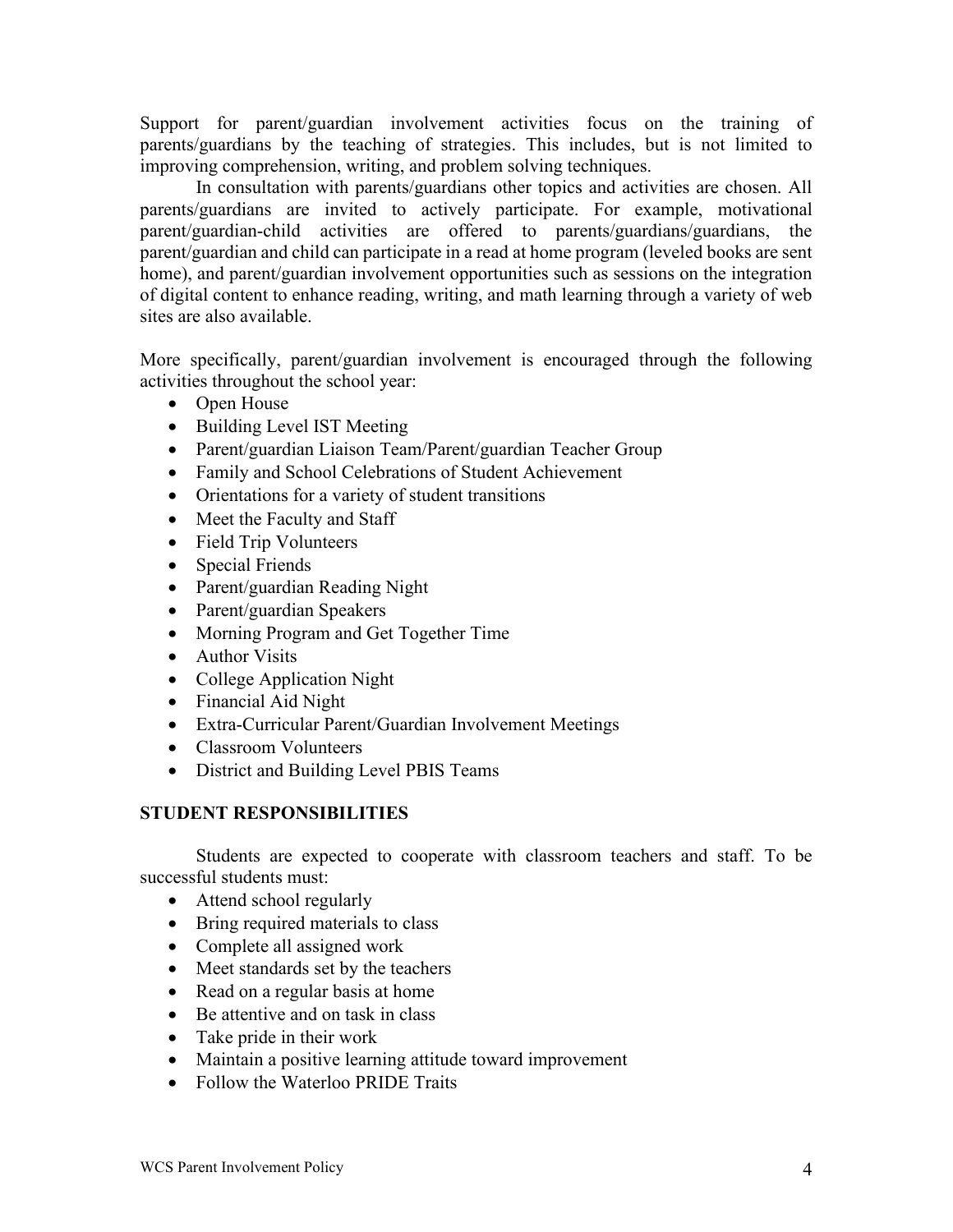## **SCHOOL-PARENT/GUARDIAN COMPACT**

The Waterloo Central Schools and the parents of the students participating in activities, services, and programs funded by Title I, agree that this compact outlines how the parents/guardians, the entire school staff, and the students will share the responsibility for improved student academic achievement and the means by which the school and parents/guardians will build and develop a partnership that will help children achieve the State's high standards.

#### School Responsibilities

Each Waterloo School will:

- Provide high-quality curriculum and instruction in a supportive and effective learning environment that enables the participating children to meet the State's student academic achievement standards as follows:
	- o *Provide differentiated instruction in a Personalized Learning Environment to effectively engage students based on their individual academic, and social/emotional needs*
	- o *Review curriculum and instruction to ensure alignment with New York State Next Generation Standards*
	- o *Providing a culturally-competent approach to learning*
- Provide parents/guardians access to the content of this compact and the Parents/guardian and Family Involvement Policy
- Provide parents/guardians with frequent reports on their children's progress.
- Provide parents/guardians reasonable access to staff.
- Provide parents/guardians opportunities to volunteer and participate in their child's class and to observe classroom activities.

#### Parent/ Guardian Responsibilities

We, as parents/guardians, will support our children's learning in the following ways:

- Monitoring attendance.
- Ensuring that homework is completed and communicate with our students' teachers if it is difficult and why
- Monitoring the amount of screen time children have
- Know what your child is doing online and that they are being safe and kind
- Volunteering in child's classroom.
- Participating, as appropriate, in decisions relating to my child's education.
- Promoting positive use of my child's extracurricular time.